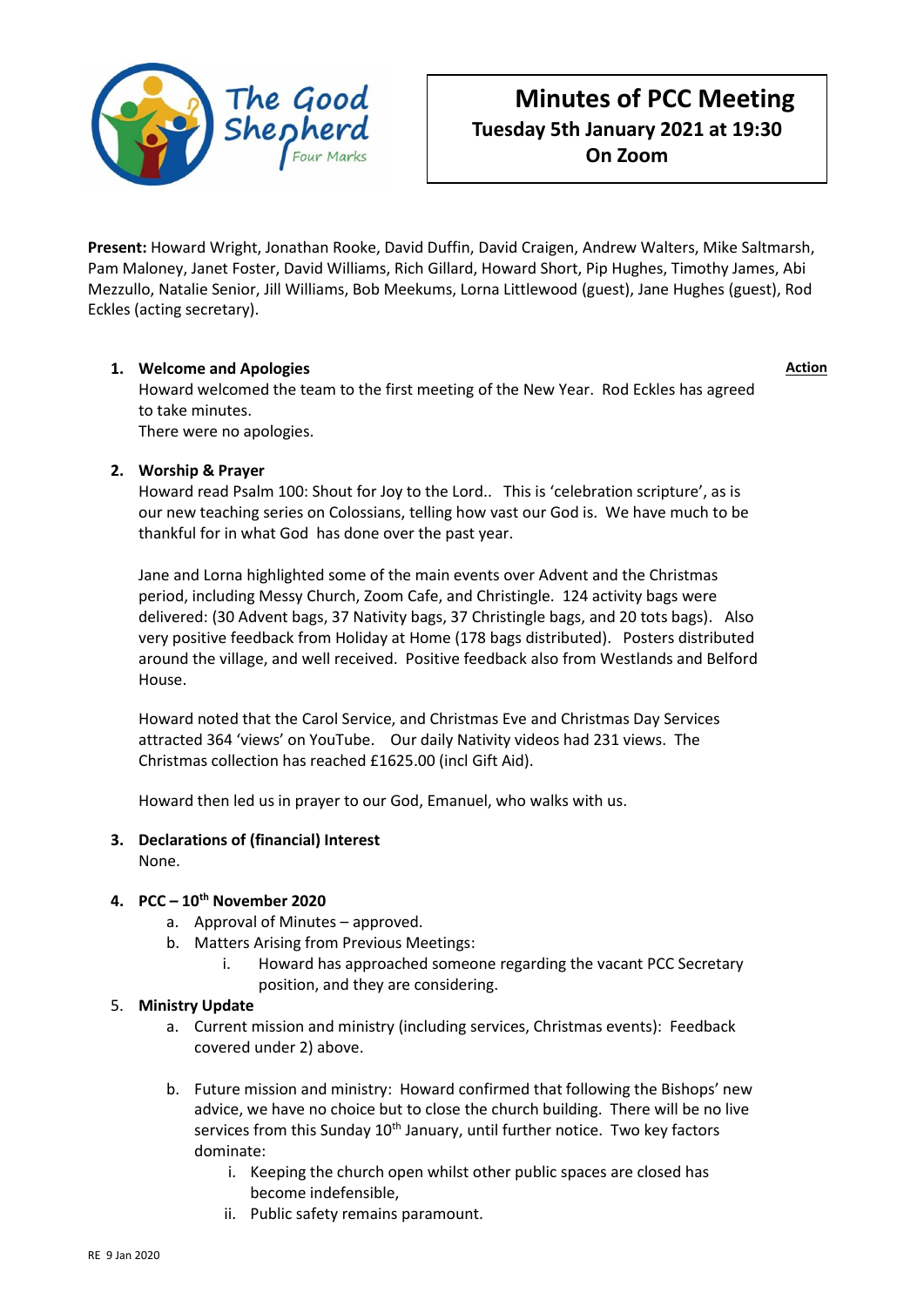Natalie raised the risk that some who have continued attending church might feel neglected or abandoned. Howard said most will stay connected, but there is bound to be disappointment. We will need to make contact as necessary, and he asks everyone to keep eyes and ears open, and to keep in touch by telephone as appropriate.

**ALL**

c. Proposal of a small (4-6) 'future strategy team'**:** 

Howard explained more of the background, building on the outline contained in the meeting agenda. The proposal leads on from our Parish Mission Action Plan, and the need for a strategy based on a 'best guess' at how the future is unfolding. Though initiated by the PCC, the suggested group should not necessarily be comprised only of PCC members. Howard then opened it up for discussion.

Summary of the main observations and concerns:

- Absolutely the right approach in principle.
- How do we decide the make-up? Members of the staff team? Building and finance considerations will necessitate PCC involvement in any case.
- Finance and organisation at diocese level will be a key factor.
- What scenarios do we need to plan for? Help for other churches?
- [Howard] Ed Pruen at Medstead retires this Sunday, the 10<sup>th</sup>, and is unlikely to be replaced.
- Surfing analogy: When is the right time to catch the wave?
- We must start by being anchored in scripture, and in God.
- Bible on one hand; reality in the other.
- Must use our different gifts, and build on things we are now celebrating.
- We're in a boat Coronavirus has tipped us out when/how do we climb back in? - modify the boat first?
- Represents a chance in a lifetime to reach new people.
- 'If you want to walk on water you've got to get out of the boat' [Ortberg].

Howard said we should reflect on strategic priorities. During discussions, five members expressed interest: Lorna, Abi, Howard S, Andy, Pip. There was also some debate about Howard's own role. Lorna said we must honour and respect his authority, but his stated preference was not to interfere or 'control' the group's deliberations, except in the case of clear practicalities. There would need to be accountability by way of PCC report-back.

Output must relate to the Mission Action Plan, which might itself need to be changed. Howard will circulate a copy. Jane was also keen that we maintain a digital 'presence' in the future life of the church.

**HW**

#### **6. Finance.**

a. Draft 2020 Results. David apologised for not being able to circulate earlier, but highlighted the extraordinary turnaround from the forecast deficit for the year of £29.1k to a deficit of just £2.7k, with the December period showing a surplus.

#### Treasurer Commentary:

1. Exceptionally generous one-off donations (particularly from outside area from those enjoying our online services, but also latterly from within our regular donors) continued through to December.

2. Contrary to forecast, and despite end-year catch-up on expenses, December showed a surplus, with the final result for the year being a small deficit!